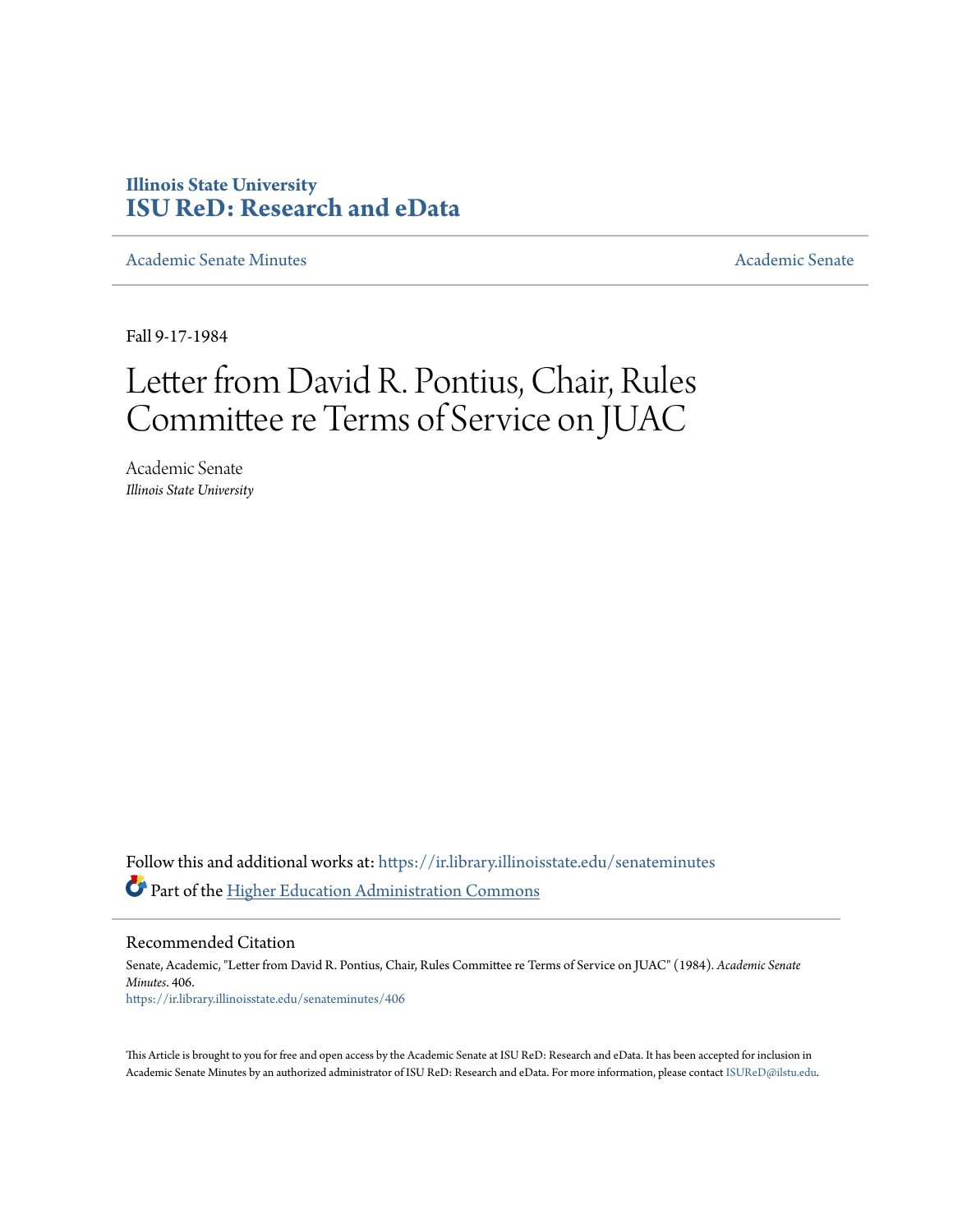## SEP 17 1984

**MEMO** 

TO: THE EXECUTIVE COMMITTEE OF THE ACADEMIC SENATE FROM: MARK SPENCER, CHAIRPERSON OF THE STUDENT AFFAIRS COMMITTEE RE: ACTION OF THE STUDENT AFFAIRS COUNTITEE, AUG. 29,1984

On August 29, 1984 the Student Affairs Committee voted to recommend that the Academic Senate approve the proposed changes of the Athletic Council Operating Procedures.

 $9.17.84.1$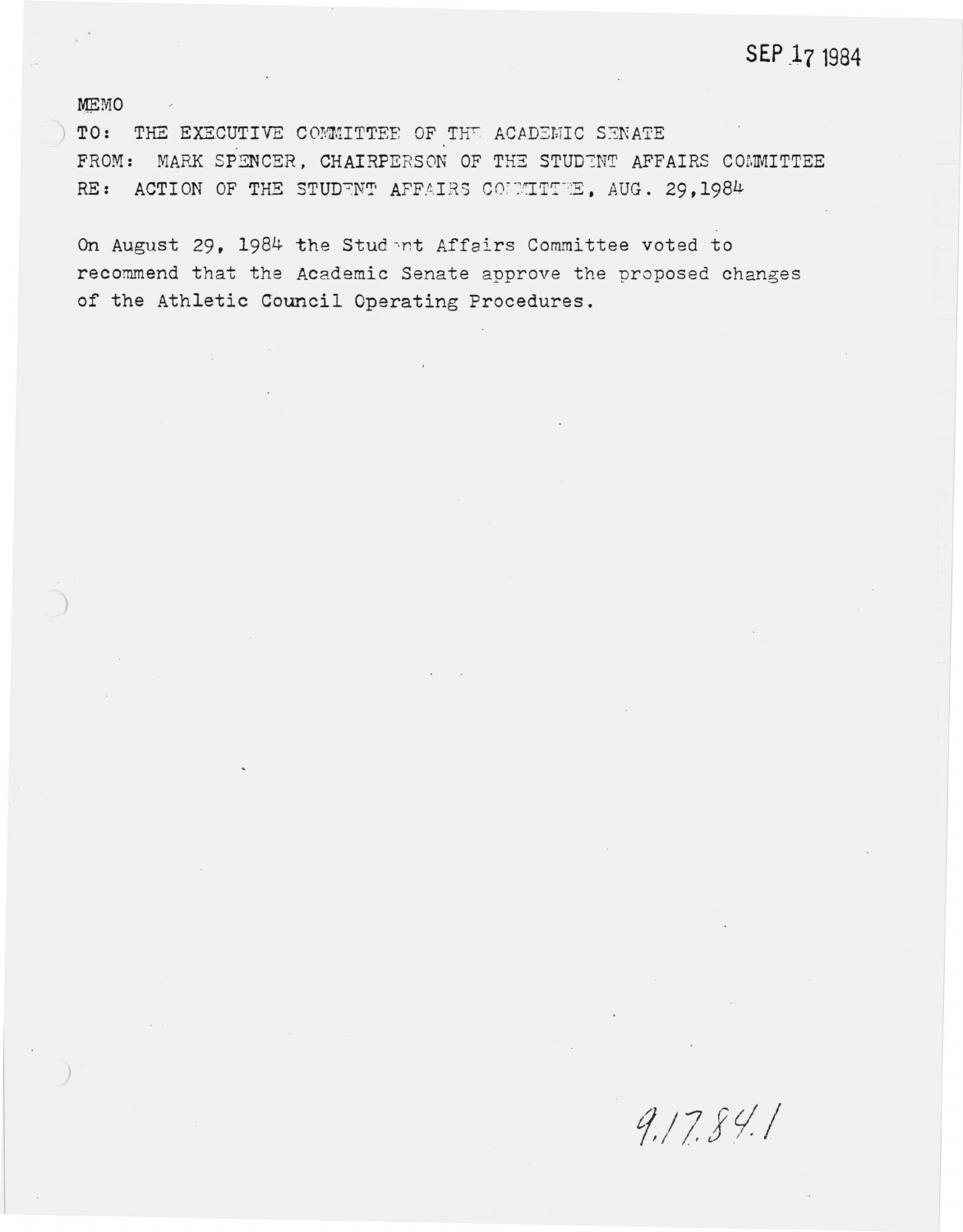#### ILLINOIS STATE UNIVERSITY

Deportment of Chemistry

#### **MEMORANDUM**

)

Date: September 2, 1983

To: Dr. Robert Ritt Academic Senate Chairperson

From: Robert C. Duty Athletic Council Chairperson

SUBJECT: Revised Athletic Council Operating Procedure

> The Academic Council met on Wednesday, August 31, 1983, and passed the revised Athletic Council Operating Procedure.

Changes that have been made on this 1983 document compared to the 1980 document which in on file in the Academic Senate office are as follows:

 $\cdot$   $\cdot$   $\cdot$ 

page 1 - I. Membership - this part has been changed to reflect the changes in the administrative staff such as Associate Athletic Director.

I.E. Ex officio Members - Again the wording has been made to reflect the change in name, e.g., the Associate Director.

I.G. The Faculty Representative - Here the wording has been changed to incorporate the newly created position of Alternate Faculty Representative.

II.A. General Responsibilities - A wording change has occurred to incorporate the to whom the Athletic Council should serve. Also, the last lines have been changed to show where the President shall delegate management functions of the Athletic Council.

II.B. Specific Advisory Duties - In this area we have tried to be more specific in what these duties are which should make the document more informative for future Academic Council members.

If you have any questions about this document, please feel free to contact me at any time .

Sincerely,

sincerely,<br>Valuit C Ourty ~

Robert C. Duty Athletic Council Chai rperson

RCD: It

cc: Dan Ghormley

Art Adams, Assistant to the President Jo Workman, Chairperson of Athletic Council Subcommittee 96.83.